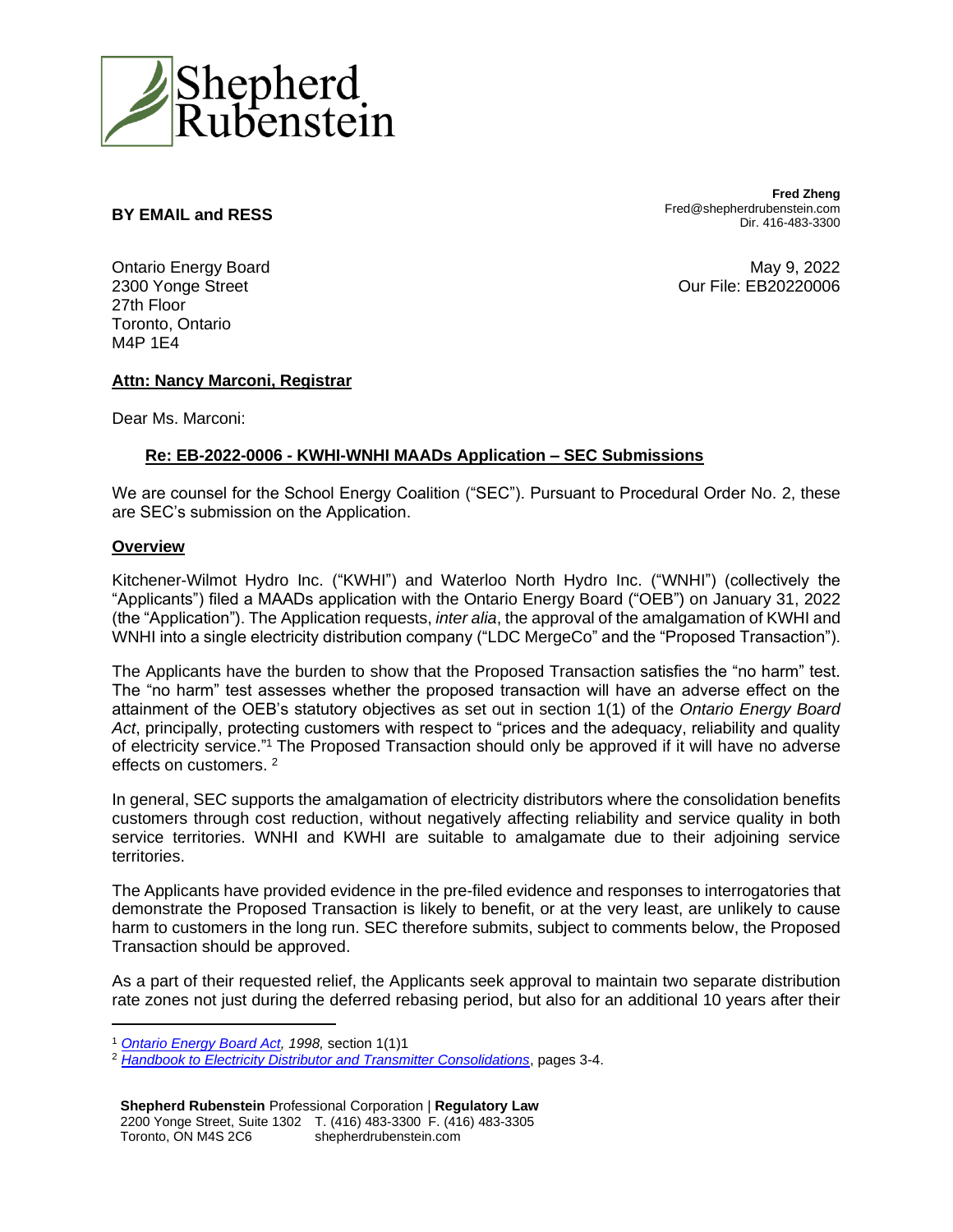

first rebasing application. SEC submits that, in this proceeding, the OEB should reject the Applicants' request to maintain separate rate zones after LDC MergeCo rebases. The OEB's Handbook to Electricity Distributor and Transmitter Consolidations ("MAADs Handbook") is clear that issues of rate harmonization should be dealt with at rebasing, not in a MAADs application.

#### **Rates & Cost Structure**

#### *Overview*

The Applicants have provided sufficient evidence that shows the Proposed Transaction will create economic efficiencies and benefit customers in both service territories through cost savings in future rates.<sup>3</sup>

If that does not occur, and at the time of rebasing, the costs for LDC MergeCo are higher for customers of either WNHI or KWHI, as compared to the status-quo scenarios, the OEB has previously said that those excess costs are to be borne by the shareholders and not ratepayers.<sup>4</sup> This is an important protection for customers that ensures they are not harmed by the transaction when MAADs approval is granted.

#### *Cost Savings – OM&A*

The Applicants anticipate the Proposed Transaction will save \$28.7 million in OM&A costs over the 10-year deferral period. SEC believes this projection is achievable and expects that the LDC MergeCo may exceed the forecasted OM&A savings.

According to the Applicants, average annual savings in the salary and wages sub-category of OM&A costs is \$2.42 million.<sup>5</sup> At the same time, during the 10-year deferral period, LDC MergeCo expects 95 potential retirements in total, out of which 62 positions are in non-operation categories.<sup>6</sup> These upcoming retirements, together with employee attrition for duplicated functions, should allow LDC MergeCo to achieve and potentially exceed its OM&A savings projected in the Application.

#### *Cost Savings – Capital Expenditures*

The evidence does not quantify any capital expenditures savings arising from the amalgamation; however, SEC believes the Proposed Transaction will create net savings in capital expenditure in the long run. As the Applicants indicate, the consolidation of the operation of the utilities will lead to reduction in redundancy in some software systems, and thus lower combined general plant expenditures. 7

In addition, the Applicants plan to consolidate the head offices and relocate to the current KWHI office in the City of Kitchener while maintaining only an innovation and technology development team in the current WNHI office.<sup>8</sup> A reduction in vacant office space should allow LDC MergeCo to achieve not just OM&A but also capital expenditures savings.

#### *Status-Quo Assumptions*

The Applicants have not provided the assumptions for the status-quo scenarios in the years in which KWHI and WNHI would have had cost of service applications. <sup>9</sup> This makes it difficult to assess whether

<sup>3</sup> Application, pp. 42-43

<sup>4</sup> *Decision and Order* [\(EB-2018-0270\), April 30, 2020,](https://www.rds.oeb.ca/CMWebDrawer/Record/675935/File/document) p.23

<sup>5</sup> IRR SEC-5, p. 15

<sup>6</sup> IRR SEC-7, p. 45

<sup>7</sup> IRR SEC-6, p. 16

<sup>8</sup> Application, p.9

<sup>9</sup> IRR-SEC-9 (See Cells F19, K19, G31, L31)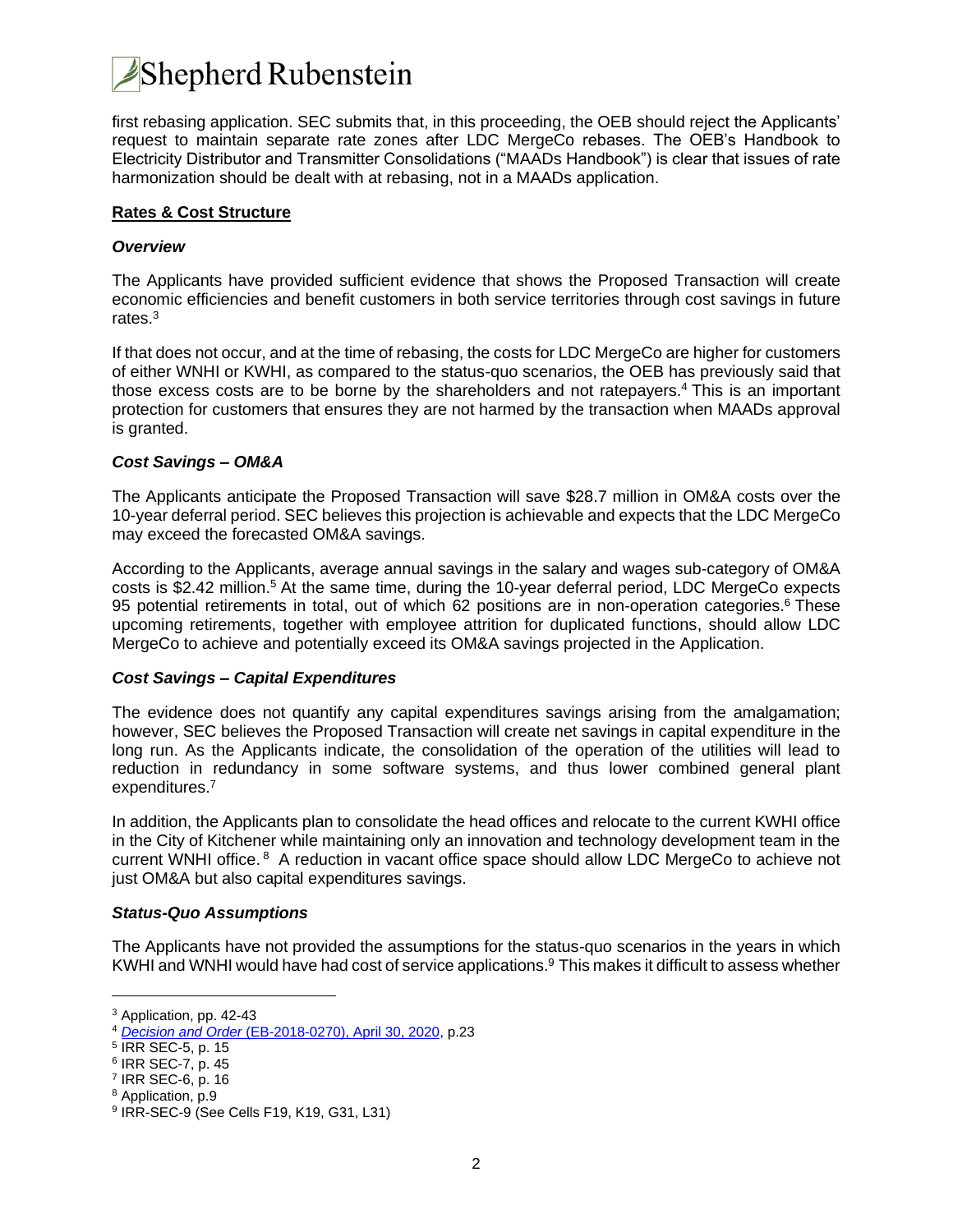# **Shepherd Rubenstein**

these status-quo scenarios, used to assess the Proposed Transaction, are reasonable. <sup>10</sup> SEC submits, at LDC MergeCo's first rebasing application after the deferred rebasing period, the company should be required to provide details of the assumptions used so the OEB can assess the reasonableness of the status-quo scenarios for the purpose of ensuring customers are not harmed, and if they would be, what costs should be allocated to the shareholders.

### **Reliability and Quality of Service**

KWHI has relatively better reliability than WNHI. Although this is likely due to the differences in the service territory attributes, SEC has no reason to doubt the Proposed Transaction will at least maintain the reliability in each service territory, if not improve it.<sup>11</sup>

|              | 2016 | 2017 | 2018 | 2019 | 2020 | 2021<br>Preliminary |  |  |
|--------------|------|------|------|------|------|---------------------|--|--|
| <b>SAIDI</b> |      |      |      |      |      |                     |  |  |
| <b>KWHI</b>  | 1.11 | 0.92 | 0.70 | 1.02 | 0.53 | 0.57                |  |  |
| <b>WNHI</b>  | 0.71 | 0.76 | 0.92 | 0.85 | 0.80 | 0.61                |  |  |
| <b>SAIFI</b> |      |      |      |      |      |                     |  |  |
| <b>KWHI</b>  | 1.11 | 1.03 | 0.97 | 1.05 | 0.92 | 0.71                |  |  |
| <b>WNHI</b>  | 1.15 | 1.50 | 1.32 | 1.29 | 1.02 | 0.72                |  |  |

SAIDI and SAIFI indices show that both Applicants are trending in the right direction with improving reliability. SEC believes the Applicants can maintain the momentum as the Proposed Transaction will create more opportunities for improvement. For example, the Applicants will maintain separate operation centers for the two service territories and most operations staff will remain in their respective communities.<sup>13</sup> With respect to restoration efforts, the Proposed Transaction and the larger workforce, would allow the LDC MergeCo to mobilize more operations staff to deal with outages.<sup>14</sup> Furthermore, the Applicants also propose to consolidate control rooms and form a single centralized 24/7 control room.<sup>15</sup> As the Applicants indicate, consolidating the control rooms will provide an opportunity to adopt industry best practices around distribution automation with a positive impact on reliability.<sup>16</sup>

12

## **WNHI Rate Zone PILs DVA Account 1592**

The Applicants request approval for LDC MergeCo to track the PILs impact of the variance between the unsmoothed accelerated depreciation approach agreed to by WNHI in its 2021 cost of service Settlement Proposal (EB-2020-0059), and the effective PILs impact of the phase-out/elimination of the accelerated CCA anticipated to begin after 2023, until LDC MergeCo's rebasing. <sup>17</sup> As SEC understands, the Applicants are essentially seeking continuation of the approved approach agreed to in the EB-2020-0059 Settlement Proposal for WNHI service territory.

SEC does not object to the request. With that said, SEC believes the specific mechanics and methodology for calculating the sub-account balances should be considered at the next rebasing application when clearance is sought. Although the Applicants have provided an example of

<sup>10</sup> *Decision and Order* [\(EB-2018-0270\), April 30, 2020,](https://www.rds.oeb.ca/CMWebDrawer/Record/675935/File/document) p.23

<sup>11</sup> Application, p.14

<sup>12</sup> IRR SEC-2, p. 13

<sup>13</sup> Application, pp. 26-27

<sup>14</sup> Application, p.27

<sup>15</sup> Application, p.41

<sup>16</sup> IRR Staff-14(b)(ii), p.59

<sup>17</sup> Application, p.21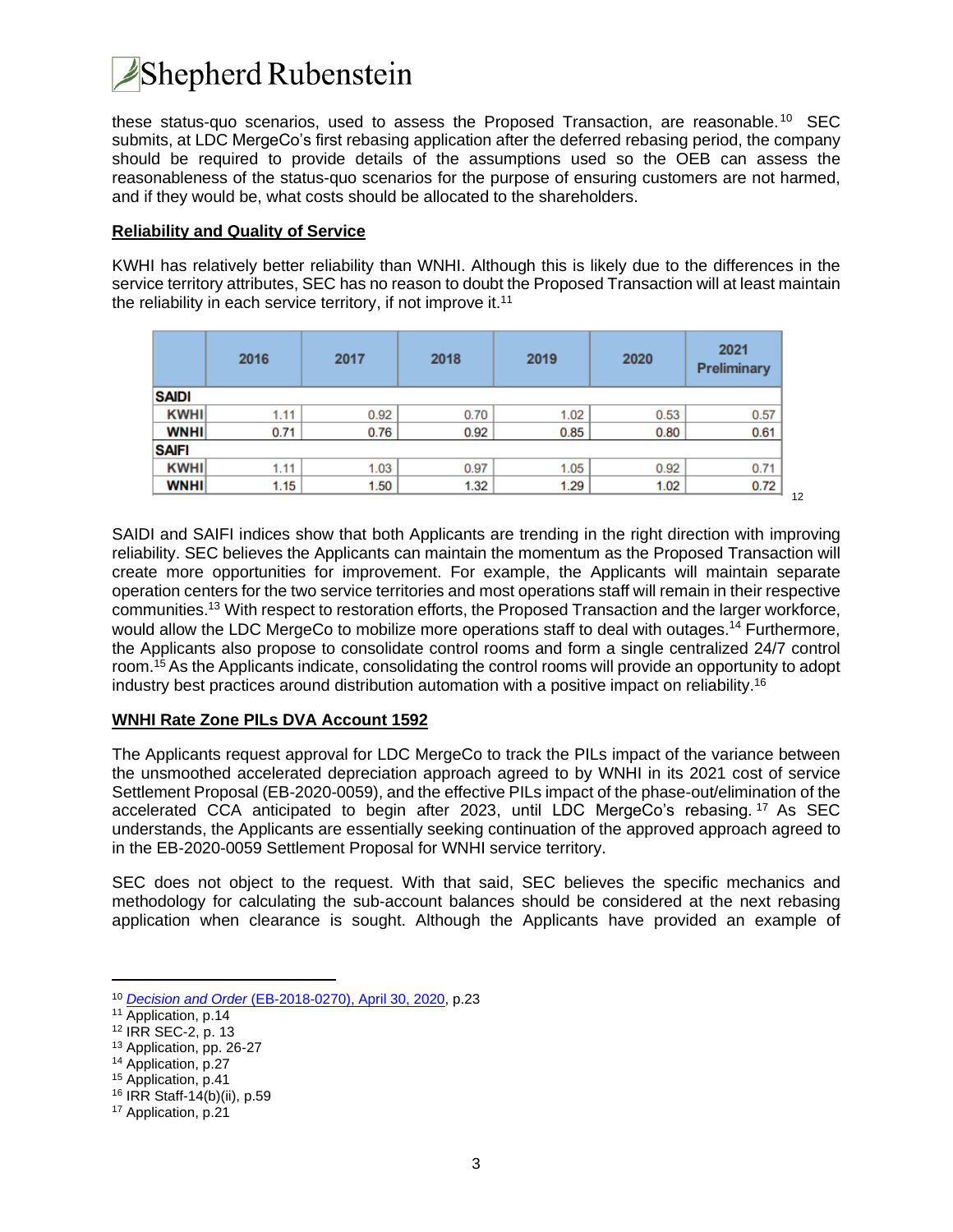# Shepherd Rubenstein

calculation for the forecast balance, there are other alternative methodologies and there has not been a sufficient opportunity to explore the issue in this proceeding.

## **Accounting Standards**

The Applicants confirm that in compliance with IFRS consolidation rules, WNHI (deemed acquiree) will adopt accounting policies of KWHI (deemed acquirer) post amalgamation.<sup>18</sup> The Applicants further confirm that while there is no difference in accounting policy, they do have different depreciation rates which will need to be harmonized after amalgamation.<sup>19</sup>

|                                                    | <b>KWHI</b>        | <b>WNHI</b>            |
|----------------------------------------------------|--------------------|------------------------|
| <b>Buildings</b>                                   | 20-50 Years        | 15-60 Years            |
| Transformer and Substation Equipment               | <b>15-50 Years</b> | 15-50 Years            |
| Supervisory Control and Data Acquisition Equipment | 15 Years           | 15 Years               |
| <b>Distribution System</b>                         | <b>25-60 Years</b> | 15-50 Years            |
| <b>Meters</b>                                      | <b>15-25 Years</b> | 15-25 Years            |
| <b>General Equipment</b>                           | 3-10 Years         | 5-15 Years             |
| <b>Computer Software</b>                           | 3-10 Years         | 5-10 Years             |
| <b>Land Rights</b>                                 | 100 Years          | No amortization period |

The impact of harmonizing depreciation rates is unknown but it may be material. OEB Staff has proposed that the Applicants should track and record in a deferral account the differences due to WNHI aligning its accounting standard to KWHI. SEC agrees to the proposal and notes that the Applicants are also willing to accept such proposal.<sup>20</sup> A similar account was approved by the OEB recently in its decision in the Energy+/Brantford Power MAADs application (EB-2021-0280).<sup>21</sup>

### **Requests For Two Distribution Rate Zones and Rate Harmonization Period**

The Applicants request that they be able to maintain two separate rate zones (KWHI rate zone and WNHI rate zone) not just during the 10-year deferred rebasing period, but for a subsequent 10-year period after rebasing, which they call the Rate Harmonization Period.<sup>22</sup>

SEC submits the proposal for two separate rate zones after rebasing should not be approved in this proceeding as rate harmonization is matter for the rebasing application after the end of the deferral period.

While SEC believes that the Applicants will almost certainly need to maintain two separate rate zones following their first rebasing application in 2033, and likely for much longer than the proposed 10 years,<sup>23</sup> the OEB should not approve rate-setting requests in this proceeding. Rate harmonization matters are not to be considered in MAADs applications.

### *Inconsistent with the MAADs Handbook Policy*

The MAADs Handbook explicitly says rate-setting following a consolidation will not be addressed in MAADs applications:

<sup>18</sup> IRR Staff 34(a), p.91

<sup>19</sup> IRR SEC-14, p.25; Staff-34, pp.91-92

<sup>20</sup> IRR Staff-34(d), p.93

<sup>21</sup> Decision and Order (EB-2021-0280), March 17, 2022, p.17

<sup>22</sup> Application, p.21

<sup>&</sup>lt;sup>23</sup> See IRR Staff-2 Attachment D. Forecast harmonized rates for GS<50 and GS>50 rate classes by the end of 10 years harmonization period will still be higher than KWHI standalone rate.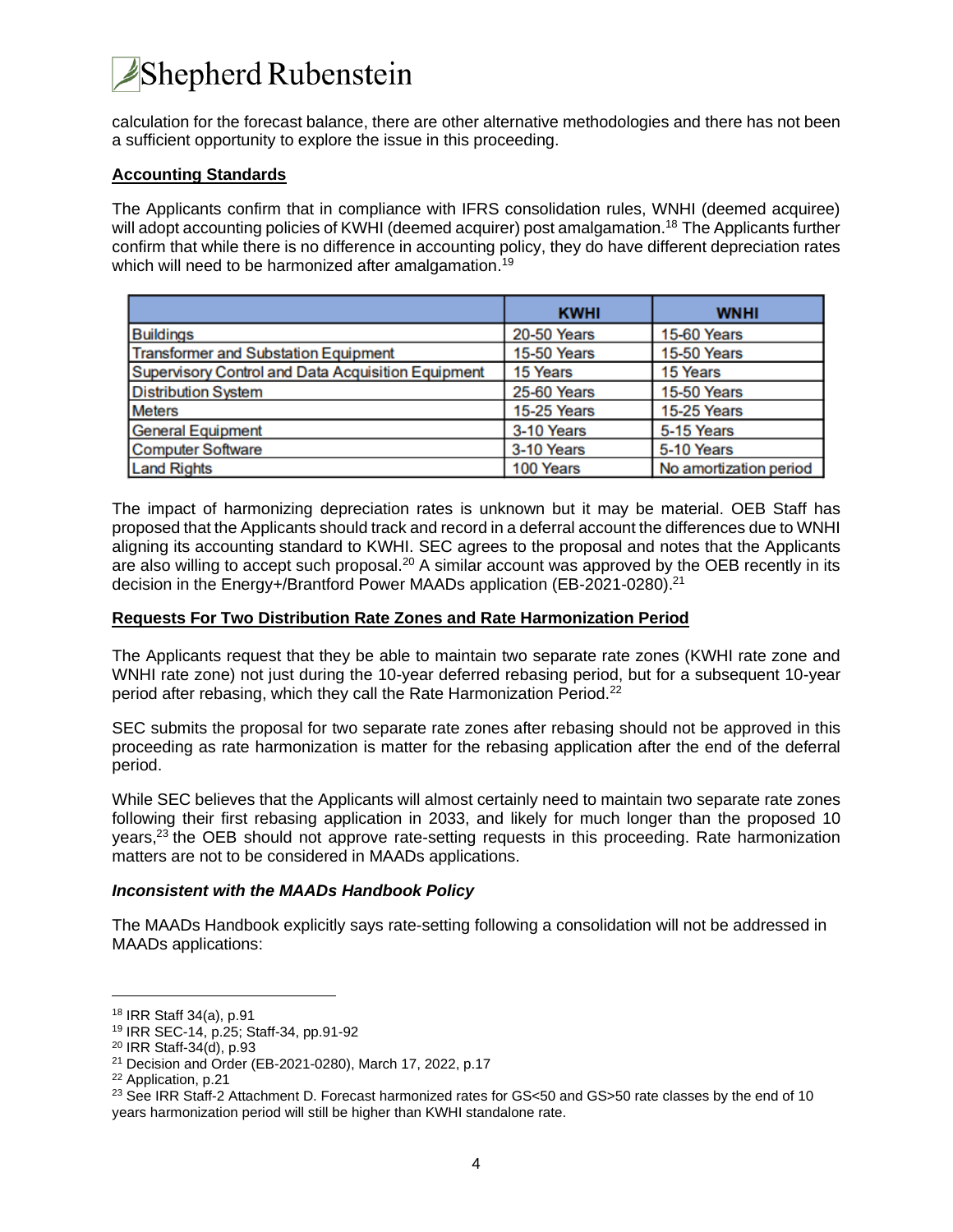

Rate-setting following a consolidation will not be addressed in an application for approval of a consolidation transaction unless there is a rate proposal that is an integral aspect of the consolidation e.g. a temporary rate reduction. Rate-setting for the consolidated entity will be addressed in a separate rate application, in accordance with the rate setting policies established by the OEB. The OEB's review of a utility's revenue requirement, and the establishment of distribution rates paid by customers, occurs through an open, fair, transparent and robust process ensuring the protection of customers.<sup>24</sup>

A consolidated entity is expected to propose rate structures and rate harmonization plans following consolidation at the time it files its rebasing application.<sup>25</sup>

As contemplated in the MAADs Handbook, the OEB should not address the Applicants' rate harmonization proposals in this MAADs proceedings. Compliance to the Handbook in this case keep in place a safeguard against, however unlikely it might be, circumstances that make two separate rate zone an unreasonable rate-setting method for the LDC MergeCo in 2033.

The Applicants have not provided sufficient justification for addressing the rate harmonization request in the present proceeding. Although the Applicants claim that the request is for the purpose of customer protection and specifically KWHI customers, the actual impact of the Proposed Transaction on customers in each rate zone is not clear at the outset of a consolidation. <sup>26</sup> SEC believes, in addition to other reasons discussed later, it is premature to approve the request as the parties and the OEB do not have the benefit of foreknowledge of any post-amalgamation information. MAADs applications are not general rate applications, and so there has been limited evidence on what rates may look like when LDC MergeCo first rebases, and what the potential rate harmonization options could be. All that has been produced by Applicants is a chart, as part of an interrogatory response, that shows potential rates for each rate zone after rebasing. Parties were not provided, and thus have had no opportunity to review, the underlying model and the assumptions that were used in the preliminary forecast.

Furthermore, the Applicants have not done any customer engagement on this issue.<sup>27</sup> As they acknowledge, this is because "there is no rate harmonization plan included in the Application and no detailed rate harmonization plan exists at this time." <sup>28</sup> At the same time, what the Applicants have proposed is in fact an aspect of a rate harmonization plan, namely maintaining two separate rate zones until at least 2042.

#### *Not an Integral Aspect of The Proposed Transaction*

The MAADs Handbook instructs the OEB to only address rate setting requests when approving a consolidation transaction if "there is a rate proposal that is an integral aspect of the consolidation e.g. a temporary rate reduction."<sup>29</sup>

The request for two separate rate zones after rebasing is not an "integral aspect" or even a true condition of the Proposed Transaction. When responding to OEB Staff's interrogatory, the Applicants have not confirmed that "OEB approval to continue two separate rate zones for 20 years or more after the merger is completed is a condition for the merger to proceed." <sup>30</sup> Regarding this issue, the Applicants have not provided sufficient rationale for the approval of its request.

When responding to OEB Staff's question why are the rate harmonization requests "integral aspects" of the Proposed Transaction, the Applicants point to the 2005 Greater Sudbury, PowerStream, and

<sup>24</sup> *[Handbook to Electricity Distributor](https://www.oeb.ca/oeb/_Documents/Regulatory/OEB_Handbook_Consolidation.pdf) and Transmitter Consolidations*, p.11

<sup>25</sup> *[Handbook to Electricity Distributor and Transmitter Consolidations](https://www.oeb.ca/oeb/_Documents/Regulatory/OEB_Handbook_Consolidation.pdf)*, p.17

<sup>&</sup>lt;sup>26</sup> Application, p.52

<sup>27</sup> IRR Staff-2(b)&(c) p.39

<sup>28</sup> IRR Staff-2(b)&(c) p.39

<sup>29</sup> *[Handbook to Electricity Distributor and Transmitter Consolidations](https://www.oeb.ca/oeb/_Documents/Regulatory/OEB_Handbook_Consolidation.pdf)*, p.11

<sup>30</sup> IRR Staff-2 (e)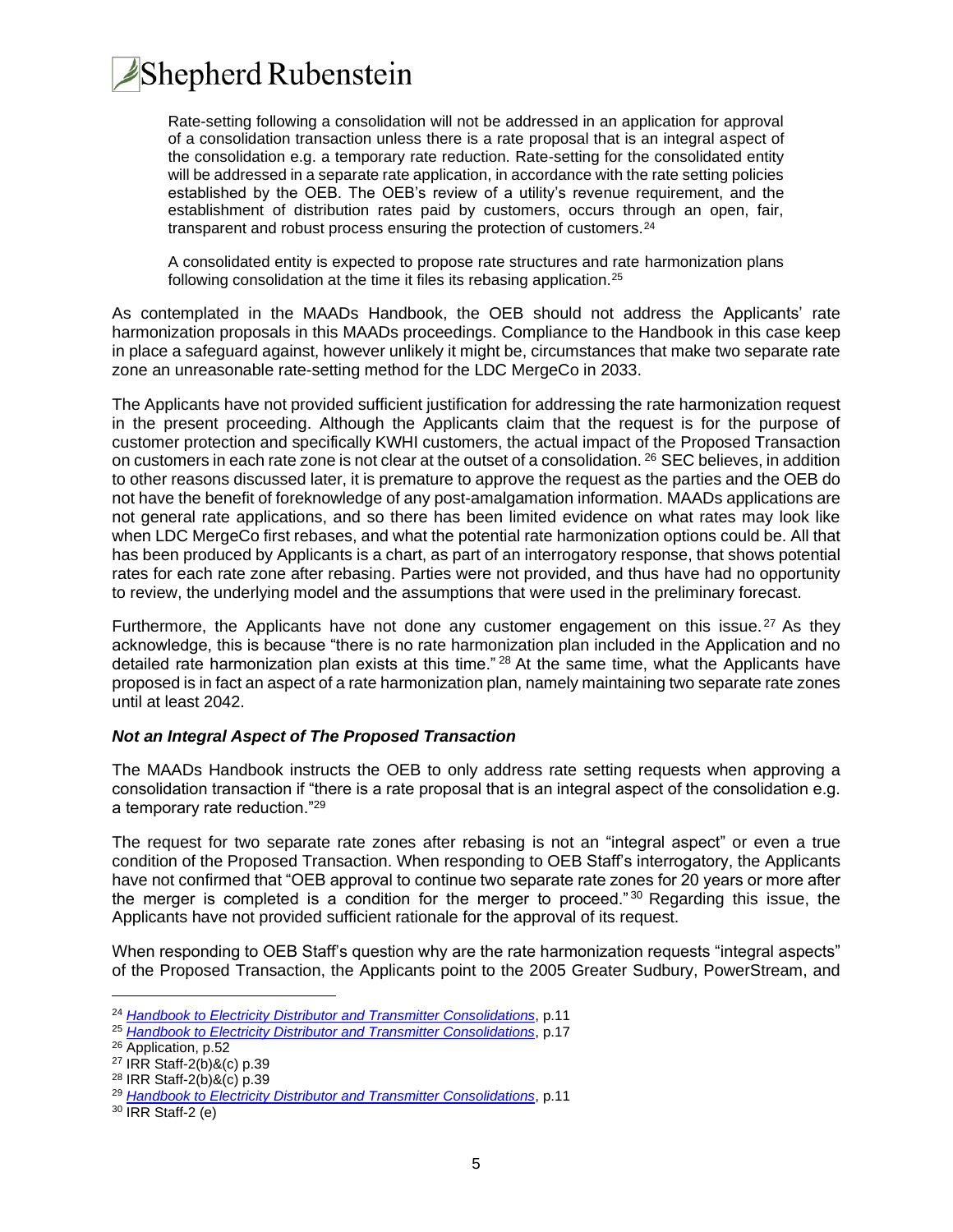# **Shepherd Rubenstein**

Veridian Combined Proceeding Decision in which the OEB determined that the purpose of MAADs proceeding "is not to determine whether another transaction … can have a more positive effect than the one that has been negotiated to completion by the parties."<sup>31</sup> On that basis, the Applicants argue that OEB is required to consider the terms of the proposed Merger Participation Agreement and not some other transaction without this provision.

By denying this request, the OEB is not modifying the transaction or proposing an alternative. Even in the event the OEB rejects the request in the present proceeding, the Proposed Transaction will not fall apart because the Applicants may still make the request in the first cost of service application for 2033 rates. To a certain extent, the scenario where the request is denied has been contemplated in the Proposed Transaction. The Proposed Transaction is "flexible" enough to adapt to the disapproval of the request because section 9.3(ii) of the Merger Participation Agreement ("MPA") gives the Applicants the discretion to negotiate amendments to the MPA but not to cancel the Proposed Transaction.

As such, even if the OEB rejects the request for two separate rate zones after rebasing, the OEB would still be acting within its power and correctly applying the "no harm" test.

## *Fettering The Discretion of a Future Panel on Rate Harmonization*

Approving the request for two rate zones after the deferred rebasing period for at least 10 years would fetter the discretion of a future OEB panel. The Applicants claim that the request is "made without prejudice to a future OEB panel making whatever determination it sees fit with regards to rate harmonization."<sup>32</sup> This argument is flawed because approving the request inherently limits the options of future OEB panels. For example, this decision would restrain future OEB panel's ability to set same rates for all customers of LDC MergeCo until 2043. If the Applicants are saying that a future OEB panel could set same rates for both rate zones before 2043, then the request has no actual effect. We presume the request has a practical purpose.

As indicated above, although SEC believes it is likely that the Applicants will need to have two rate zones for a rate harmonization period possibly much longer than the proposed 10 years, the parties and the OEB simply do not have sufficient information on what potential rates will look like after the deferred rebasing period and therefore should not fetter the discretion of a future panel in the present proceeding.

SEC submits that the request to maintain two separate distribution rate zones for a period of 10 years after the deferred rebasing period ends should be denied

<sup>31</sup> IRR Staff-2 (g)(i) p.36-37; RP-2005-0018/EB-2005-0234/EB-2005-0254/EB-2005-0257 at p.6.

<sup>32</sup> IRR Staff-2 (c) p.32